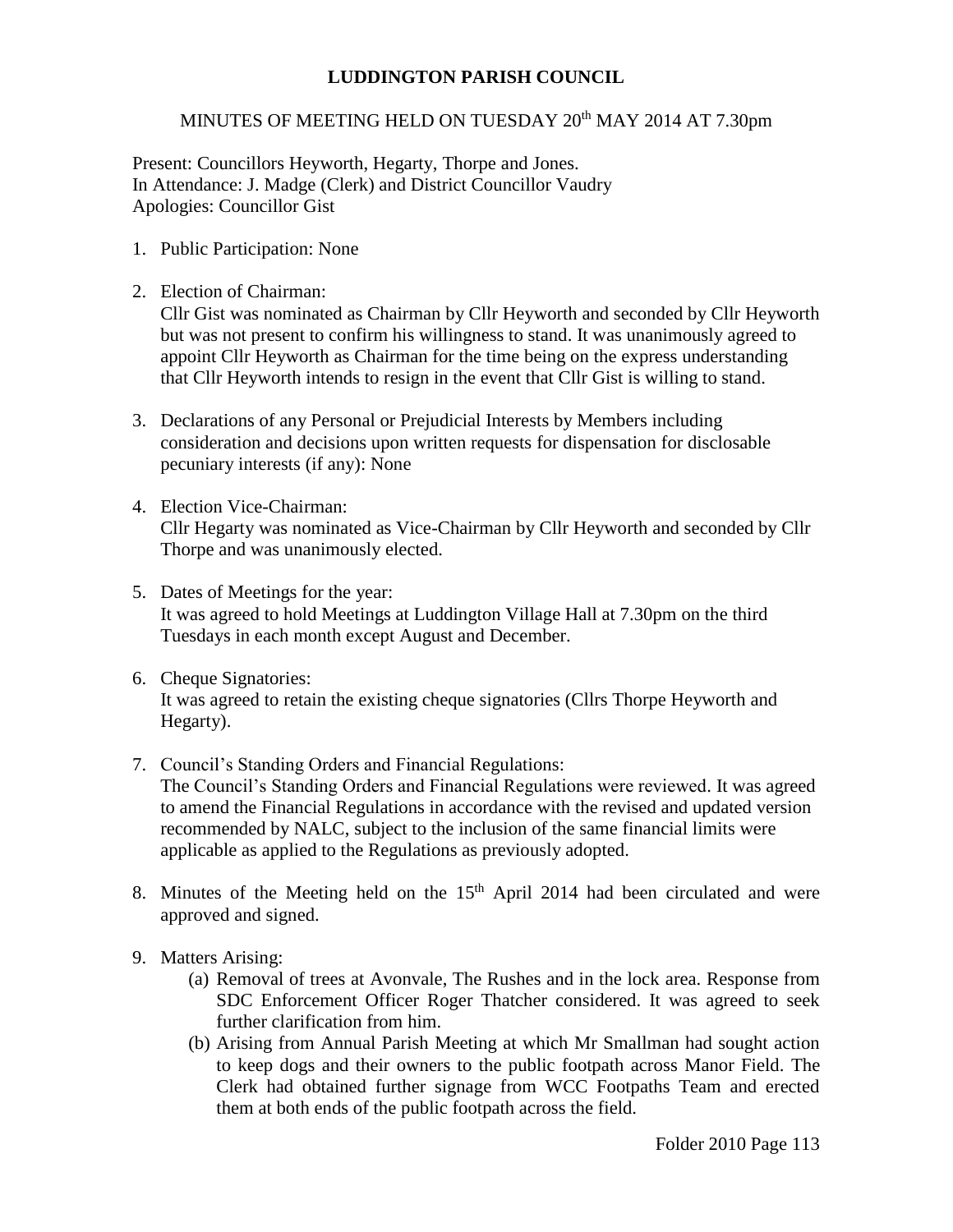- 10. County Councillor's Report: There was no report from CCllr Horner.
- 11. District Councillor's Report: DCllr Vaudry reported as follows:
	- (a) Core Strategy SDC had approved the Proposed Submission Core Strategy at the Council's May Meeting which identified the proposal at Gaydon/Lighthorne as the preferred large-scale site. Legal challenges to the decision and the Strategy are already coming in.
- 12. Finance:
	- (a) The Community Account stood at £7,639.34. First payment of precept of £2,400.00 had been received.
	- (b) Following bill passed for payment: £188.00 for P Rudge for work between  $25<sup>th</sup>$ March and  $14<sup>th</sup>$  April 2014.
- 13. Specific Agenda Items:
	- (a) Review of Parish Plan. The Action Plan arising from the Luddington Parish Plan 2006 was reviewed together with the identified problems, subsequent actions and outcomes, and how changes in circumstances since the preparation of the Plan affected the same issues, if at all. The following conclusions were reached:
		- i. The appropriate time to consider whether the process of creating a new Plan should be considered again is after the inclusion of the parts of Old Stratford & Drayton Parish Council into the parish following the implementation of the Boundary Commission review. The issues pertinent to the "new" parts of the Parish may well dictate a wholesale review being desirable.
		- ii. Traffic issues remain despite some progress concerning the B439, and concerns about the effect of future proposed developments and the effect of possible relief roads suggest that further issues will arise. Advice from the Highways Agency and consideration of methods of mitigating possible effects are likely to be required.
		- iii. The Council should review the original Conservation Document identifying the parish's Conservation Area and its features as a first step to considering whether there is a desire to up-date it.
		- iv. The Public Footpath connecting Luddington and Dodwell, and in particular the stile across the path by the disused railway bridge still needs attention to improve connection between the two communities.
		- v. Continuation of cycle route from Stratford and better connection from Luddington Road to Welford worthy of consideration.
	- (b) Round Lock Update it was agreed to adjourn to the next Meeting
	- (c) Broadband Update No improvement is likely until 2015 at the earliest. SDC has agreed match-funding to ensure 95% of the county to get promised improvements by March 2016 to avoid the question of funding being deployed as a reason for delaying implementation. There appear to be staffing issues within BT and its contractors preventing some progress.
- 14. Correspondence:
	- (a) Dodwell Park Residents' Association April Newsletter. Agreed to circulate.
	- (b) P Rudge Renewed Annual Insurance Certificates